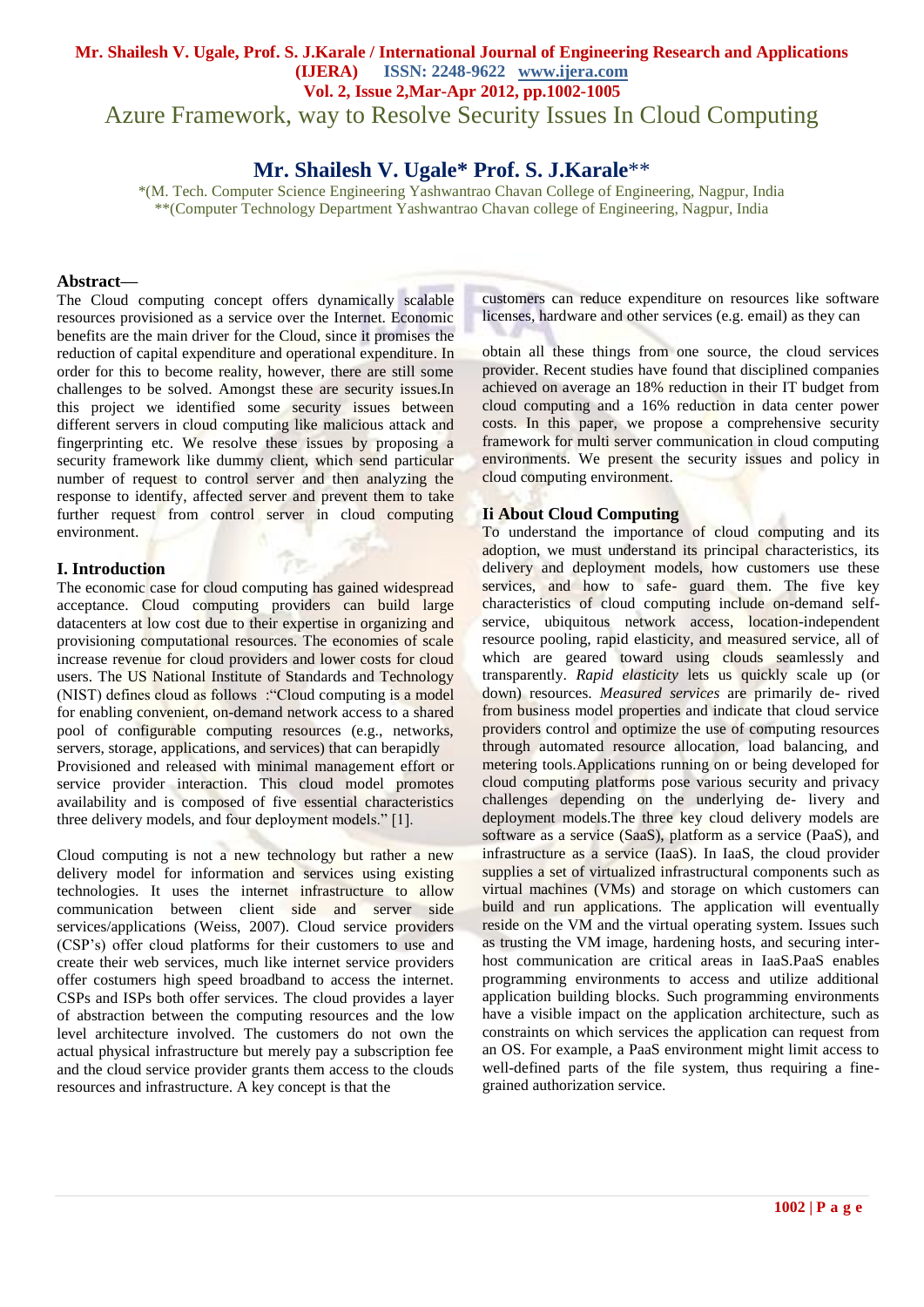Finally, in SaaS, the cloud providers enable and provide application software as on-demand services. Because clients acquire and use software components from different providers, crucial issues include secure- ly composing them and ensuring that information handled by these composed services is well protected.

Cloud deployment models include public, private, community, and hybrid clouds. Public clouds are external or publicly available cloud environments that are accessible to multiple tenants, whereas private clouds are typically tailored environments with dedicated virtualized resources for particular organizations. Similarly, community clouds are tailored for particular groups of customers

#### **Iiicloud Computing Architecture**

Cloud computing is a style of computing in which dynamically scalable and often virtualized resources are provided as a service. Architecture styles define families of software systems in terms of patterns for characterizing how architecture components interact [7]. The types of architecture components that exists, and constraints on how they may be combined (fig:1). The Key Business Architectural Principles includes Business Alignment, Cost Optimization, Compliance with Laws and Regulations, Minimize Cost. Technology Independence, Adherence to Standards, Common Development Methodology, Loosely coupled Interfaces, Implement Information Lifecycle Management, Regulatory and Legal Compliance, and Enforce of Data Privacy.

#### *1. Business Architecture*

Cloud offers unprecedented control in allocating resources dynamically to meet the changing needs of a business. Application performance metrics and SLAs mustbe carefully documented and monitored for an effective cloud deployment.



Figure 1. Cloud Computing Architecture

#### *2.***Application Architecture**

Application services should abstract resource allocation and avoid the tight binding of its resources to invokers of the service. To take advantage of the cloud's scalability capabilities, applications should take advantage of distributed application design and utilize multi-threading wherever possible. Applications should leverage distributed locking, Information Architecture Cloud computing offers the potential to utilize information anywhere in the cloud. This increases the complexity associated with meeting legal and regulatory requirements for sensitive information.

#### *C. Technology Architecture*

Implementing Service Oriented Architectures provides the most effective means of leveraging the capabilities of cloud computing. SOAs distributed nature, service encapsulation; defined service level objectives, virtualized interfaces, & adherence to open standards align with Cloud's architectural requirements.

Storage architecture includes the capabilities of the Google file system along with the benefits of a storage area network (SAN). Google file structure can be used in the cloud environment. When used, it uses the disks inside the machines, along with the network to provide a shared file system that is redundant. This can increase the total data processing speed when the data and processing power is spread out efficiently.

## **Iv. Security Issue and Policy In Cloud Computing Environment**

Cloud computing is a new computing model, regardlessof the system's architecture or service's deployment isdifferent from the traditional computing model. Thereforetraditional security policies are not able to respond to theemergence of new cloud computing security issues [8].

## **A. Security Issue In Cloud Computing Environment**

a) Cloud computing can not be clearly defined boundariesto protect the device user, the traditional computing modelcan protected device user by dividing physical and logicalsecurity zones.

b) Service security issues. The cloud service provider controls the data, communications networks, services and other important resource. So when provider'ssecurity is something wrong, how to ensure that the servicecontinue to be used, as well as the confidentiality of userdata is particularly important.

c) Protection for user data. This issue includes location ofuser data stored, the way of data storage, data recovery, dataencryption and data integrity protection.

d) The number of users changes dynamically, as well asuser use the different services, leading the user can not beclassified.

e) In cloud computing model, the cloud service providerhas too large right. However, the user's rights may be difficult to ensure. Therefore, how to balance the rightsbetween the service providers and users becomes a problem.

f) Due to the complexity of cloud computing, and theuser's dynamic changes in cloud computing environment, how to ensure communications among the various subjectsare security and integrity is an important issue to beconsidered.

**B. Security Policy In Cloud Computing Environment** In order to solve these problems, the security policy should include the following points: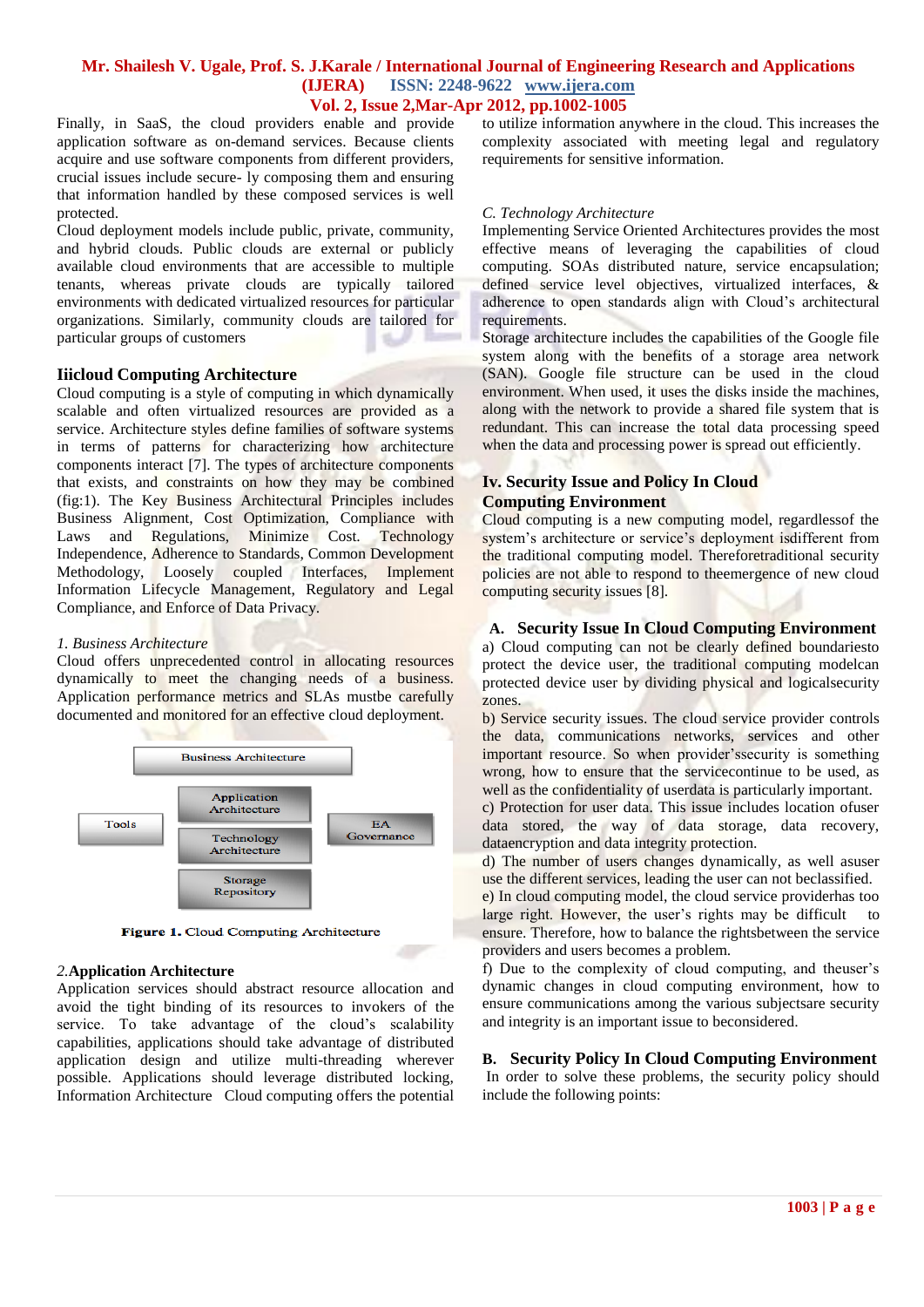a) Divided into multiple security domains in the cloudcomputing environment, different security domain operationmust be mutual authentication, each security domaininternal should have main map between global and local.

b) Ensure that the user's connection and communicationssecurity with the SSL, VPN, PPTP, etc. Using license andallowing there are multiple authorizations among user,service owner and agents, to ensure user access to datasecurely.

c) User data security assurance: according to the differentuser's requirements, different data storage protection should be provided. At the same time, the efficiency of data storageshould be improving.

d) Using a series of measure to solve the user dynamic requirements, including a complete single sign-on authentication, proxy, collaborative certification, and certification between security domains.

e) Establishment of third-party monitoring mechanism toensure that operation of cloud computing environment issafe and stable.

f) The computing requested by service requestor, shouldcarry out the safety tests, it can check whether they contain malicious requests to undermine the security rules.

## **V.Pros And Cons Of Cloud Computing**

One of the advantages of cloud computing is it permitsaccessibility to multiple data centers anywhere on the globe.It is more environments friendly [11]. Reducing the numberof hardware components and replacing them with cloudcomputing systems reduces energy costs for runninghardware and cooling as well as reducing carbon dioxideemissions and conserving energy. Moving applications tothe cloud can potentially reduce energy costs for runningand cooling hardware.

 The benefits of deploying applications using cloudcomputing include reducing run time and response time,minimizing the risk of deploying physical infrastructure,lowering the cost of entry, and increasing the pace of innovation. The barriers ofcloud computing includes DataSecurity.

Manycustomers don't wish to trusttheir data to "the cloud". So data must be locally retained for regulatory reasons. The other cons are latency since thecloud can be many milliseconds away and it may not besuitable for real-time applications. Moreover the applicationavailability is another drawback they cannot switch fromexisting legacy applications. The major disadvantage ofcloud computing is data security as data has to betransmitted from one end to another.

## **Vi**. **Security Framework For The Cloud**

In this section, we provide an overview of our proposed security framework for multiserver communication in cloud computing environment and then articulate some approaches to address its security issues. Basically we are designing a security model, which is deal with different security issue betweendifferent servers while communicating with each other in the cloud. There are mainly two security issues, we concentrate on these are malicious server attack and fingerprintingattack. We propose the system which is base on azure framework which provide us a cloud setup on which we create different servers, on these no of servers one is maliciousserver which cannot increase his load count butcontinuously taking request from the control server. Control server distributed each request coming from user with minimum load formula, that is it directed the given request to server having lowestload and because of maliciousserver is under attack he always shows minimum load, therefor he takes all the request from control server and send same reply to user that his request is under process. Another attack is fingerprinting attack. Inthis security framework weidentify theirsignature and by designing different security algorithm .we try to remove these security issues

## **Vii.Experimental Environment**

#### **A. Microsoft azure framework**

Azure framework is the best availabletool, which providesus cloud setup on which we carried out the different operation in different server. Azure framework required Microsoft visual studio ultimate 2010 on which we download the Microsoft azure tool, which contain azure emulator, which carried out total creation process of cloud. It creates different server then allocating the different ports for each server to avoid collision. Because of azure we are not required to physically setup cloud, which is very complicated job instead of that using virtualization process these tool create, the cloud emulate the working of the cloud. Azure is Microsoft product there for we must use visual studio, which is also useful tool for properly acquiring azure tool and implementing it

#### **Viii. Conclusion**

In this paper, we propose a comprehensive security framework cloud computing environments. The focus of this paper is to understand the structure of cloud and the different security issue cloud computing and propose security framework to resolve the above mention issues.

#### **References**

- [1] Hassan Takabi and James B. D. Joshi, *"StateMiner: An Efficient Similarity-Based Approach for Optimal Mining of Role Hierarchy", In Proc. of the 15th ACM symposium onaccess control models and technologies (SACMAT10), USA, ACM Press, 2010.*
- [2] Cloud Security Alliance Report*,"Security Guidance for Critical Areas of Focus in Cloud Computing V2.1"* (http://cloudsecurityalliance.org/)
- [3] Daniele Catteddu, Giles Hogben, (ENISA report) "Cloud Computing:Benefits, risks and recommendations for information(http://www.enisa.europa.eu/act/rm/files/deli